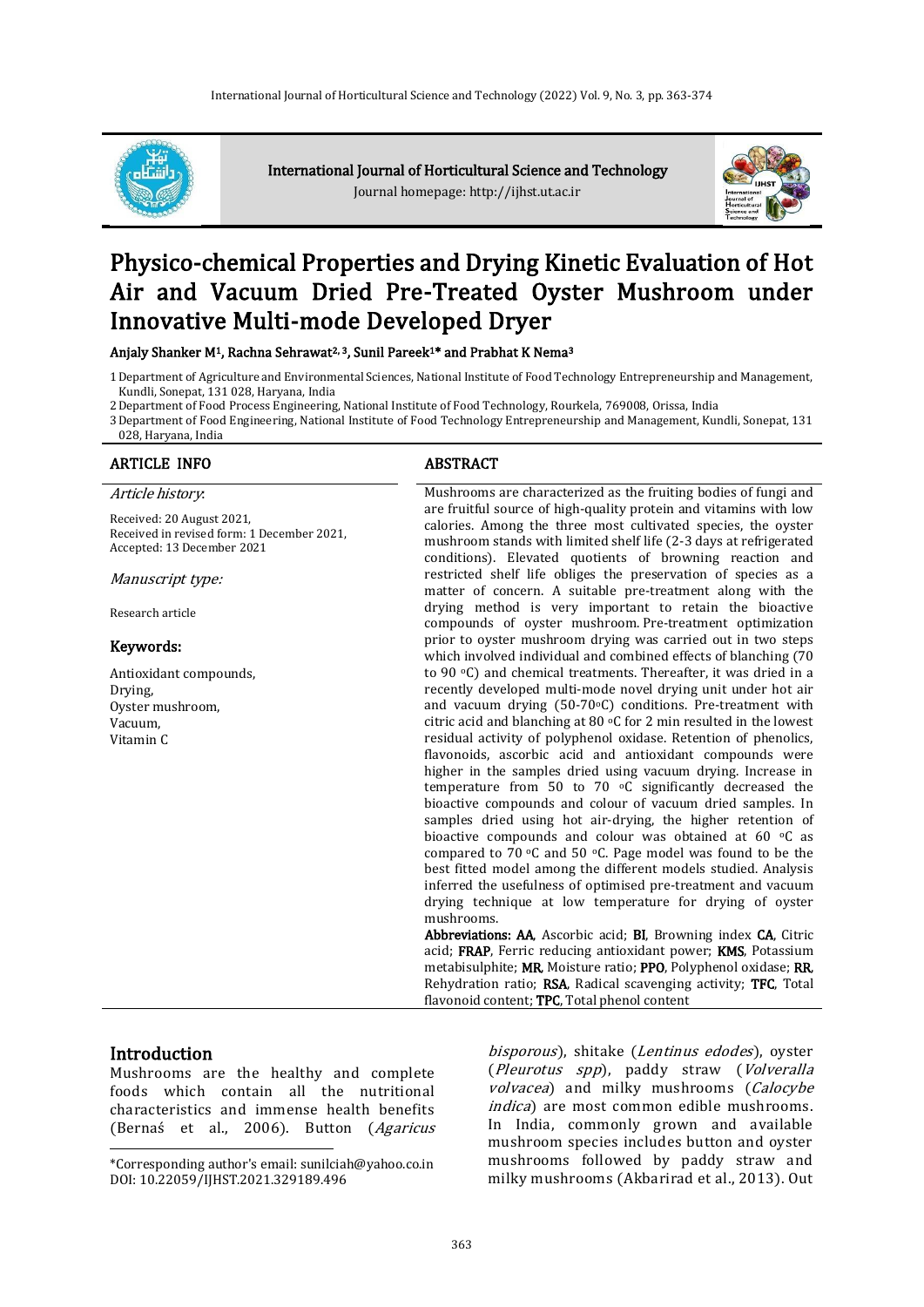of the total mushroom production, the percentage of mushroom consumed in fresh form involves only 45% due to their limited shelf life. Remaining 55% of the production is in a processed form which helps in the longterm storage and availability of the product (Ares et al., 2007). Oyster mushrooms has earned viable amount of consumer demand in last few years in India. Compared to the other common species, the shelf life of oyster mushrooms is very limited, and this signifies the importance of proper postharvest treatments. Soon after harvest, it starts to undergo physiological disorders like shrivelling, wilting, browning, and textural and weight loss, and flavour changes. Respiration rate and browning reaction are two of the major concerning elements pertaining to the postharvest storage and handling of mushrooms. Various techniques have been involved in the extension of shelf life of mushrooms including chemical treatments, cooling, modified and controlled atmospheric storage, radiation, drying etc. Among the different techniques involved, drying is one of the effective methods in the preservation of edible mushrooms that provides the physicochemical and microbiological stability to the product but variation in quality retention has been reported due to different methods of drying (Sehrawat et al., 2018). Main restraining factor with respect to the drying technique is the hardship faced in upholding the colour properties of the produce. Amalgamation of chemical technique as pretreatment preceding to drying of mushrooms will aid in resolving the problem. Mushrooms preserved by drying process have a characteristic flavour and has been commonly used in different food formulations like instant soups, and salads (Guineand Barroca, 2011). Keeping these in mind, the present study was undertaken to determine the effect of different pre-treatment and drying technique on physical, chemical and nutritional attributes of oyster mushroom in a developed multi-mode dryer and to understand the drying behaviour at different temperatures.

# Materials and methods Sample preparation

Oyster mushrooms were obtained from Regional Research Station on Mushroom, Maharana Pratap Horticulture University, Murthal, Haryana, India. The samples were washed with water to remove the extraneous matter and sorted manually to maintain uniformity. Oyster mushrooms used for the present study was of medium size with average length of 4 cm and width of 3 cm at broader end. The damaged, oversized, undersized and immature mushrooms were removed. For each treatment 100 g of sample was taken.

# Pre-treatment optimization

The effect of different pre-treatments on the enzymatic activity of oyster mushrooms was studied initially to fix the pre-treatment technique that has to be carried out before drying. The pre-treatments involved in this study were determined on the basis of previous studies and preliminary experiments conducted. The pre-treatments involved in the study were: blanching at 70  $\degree$ C for 5 min (treatment 1), blanching at 80  $\circ$ C for 2 min (treatment 2), blanching at 90  $\degree$ C for 1 min (treatment 3), citric acid (CA) 0.5% (treatment 4), potassium metabisulphite (KMS) 0.25% (treatment 4) (Table 1). The blanching process involved keeping the beaker filled with 500 mL water in water bath and once the required temperature was achieved then 100 g of oyster mushroom samples were put in the beaker for the respective time. After treatment water was drained and samples were washed immediately with cold water to stop further enzymatic activity.

Initially, the effect of these five pre-treatments on the enzyme activity of oyster mushrooms was studied. The second stage of pretreatment optimization involved the study on the effect of pre-treatment combinations on the enzymatic activity. The pre-treatment combinations involved in this study were: CA  $(0.5\%)$  + blanching at 70 °C for 10 min (treatment 6), CA  $(0.5\%)$  + blanching at 70 °C for 5 min (treatment 7),  $CA(0.5\%) +$ blanching at 80  $\degree$ C (treatment 8) for 5 min, CA  $(0.5\%)$  + blanching at 80 °C for 2 min (treatment 9), CA (0.5%) + blanching at 90  $\circ$ C for 2 min (treatment 10). The design for pretreatment experiment is given in Table 1. For combination mode process was similar to that of blanching with exception that instead of only water now the solution of CA was used. The evaluation of the effect of these techniques on the enzyme activity of oyster mushrooms was done on the basis of polyphenol oxidase (PPO) activity and vitamin C analysis. The best among these treatments were considered as the final pre-treatment prior to the drying technique.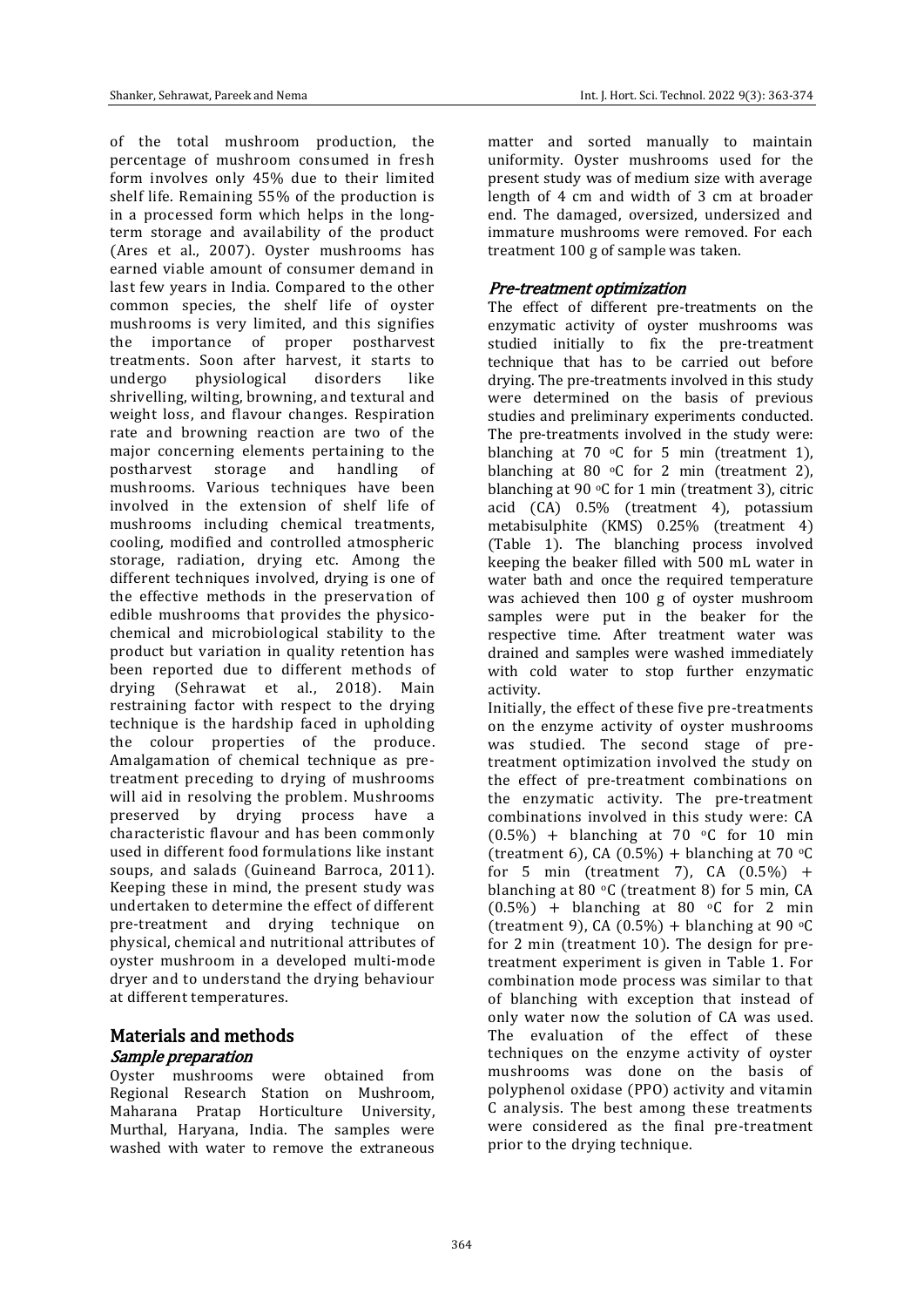|                | <b>Initial Pre-treatment study</b>                                     |  |  |  |  |  |  |  |
|----------------|------------------------------------------------------------------------|--|--|--|--|--|--|--|
| 1              | Blanching at 70 °C for 5 min                                           |  |  |  |  |  |  |  |
| $\overline{c}$ | Blanching at 80 °C for 2 min                                           |  |  |  |  |  |  |  |
| 3              | Blanching at 90 $\degree$ C for 1 min                                  |  |  |  |  |  |  |  |
| 4              | Citric acid (CA) 0.5%*                                                 |  |  |  |  |  |  |  |
| 5              | Potassium metabisulphite (KMS) 0.2 %                                   |  |  |  |  |  |  |  |
|                | Pre-treatment Combination                                              |  |  |  |  |  |  |  |
|                | CA(0.5%)                                                               |  |  |  |  |  |  |  |
| 6              | Blanching at 70 °C for 10 min                                          |  |  |  |  |  |  |  |
| 7              | Blanching at 70 °C for 5 min                                           |  |  |  |  |  |  |  |
| 8              | Blanching at 80 °C for 5 min                                           |  |  |  |  |  |  |  |
| 9              | Blanching at 80 °C for 2 min*                                          |  |  |  |  |  |  |  |
| 10             | Blanching at 90 $\degree$ C for 2 min                                  |  |  |  |  |  |  |  |
|                | Optimised pre-treatment {CA $(0.5\%)$ + Blanching at 80 °C for 2 min}* |  |  |  |  |  |  |  |
|                | followed by drying techniques                                          |  |  |  |  |  |  |  |
|                | Hot air drying $(60-80 °C)$                                            |  |  |  |  |  |  |  |
|                | Vacuum drying $(60-80 °C)$                                             |  |  |  |  |  |  |  |
|                | Sun drying                                                             |  |  |  |  |  |  |  |

Table 1. Experimental design and treatments used in the present study

1, 2, 3,….., 10 represents different treatments and \*represents optimised conditions; CA – Citric acid

#### Analysis of PPO activity

PPO activity in oyster mushrooms was assayed according to Queiroz et al. (2011) method. To prepare the crude enzyme extract for the experiment, oyster mushrooms after subjecting to selected pre-treatments were cut into thin slices and homogenized in a blender. After homogenisation, the resultant mixture was centrifuged in a centrifuge at 1000  $g$  for 20 min at 4oC. The supernatant thus collected constituted crude PPO extract from the oyster mushrooms. The assay was performed by adding 1 mL of catechol (0.175 M) and 2 mL of citric phosphate buffer (pH 6.5) to 0.5 mL of crude enzyme extract. PPO activity was determined using a spectrophotometer at 420 nm and calculated based on the slope of linear portion of the curve plotted with  $ΔA<sub>420</sub>$  against time (up to 5 min, respectively). One unit of enzyme activity was explained as  $0.001$   $\Delta A_{420}$  min<sup>-1</sup> mL<sup>-1</sup> of extract. This is the amount of enzyme which resulted in a change of 0.001 in absorbance unit per min. Percentage PPO inhibition was also calculated. Three replications were conducted, and average value was noted.

#### Drying

Drying (vacuum and hot air) of oyster mushroom was carried out in a recently developed multi-mode novel drying unit (NiftEMA-DU) at National Institute of Food Technology Entrepreneurship and Management, Kundli, India (Chandra et al., 2021; Sehrawat et al., 2019). NiftEMA-DU facilitates different types of drying i.e., hot air, vacuum, superheated steam etc. in the same dryer geometry so the specific effect of hot air and vacuum on the product quality can be easily studied. Along with that, a comparison with sun drying was also conducted in order to find out the optimum technique for the same. The change in the drying behaviour, drying time and final quality of the dried product with respect to different drying temperatures were also studied. Vacuum (10 kPa) and hot air drying of 100 g of oyster mushrooms was done at 50  $\,^{\circ}$ C, 60  $^{\circ}$ C and 70  $^{\circ}$ C. The dried oyster mushroom samples were packaged in polythene bags and stored in desiccator. Sun drying of oyster mushroom samples was done at open air by spreading the samples uniformly on a tray.

#### Determination of quality after drying

Moisture content of the oyster mushroom samples was determined based on the method as given in details by Pareek and Kaushik (2012). Colour of oyster mushroom samples was determined by Hunter Lab colorimeter. The sample was placed under the eve and the  $L^*, a^*,$ and  $b^*$  values were monitored for each sample and average of six readings were reported. The colour changes were calculated by Equation 1.

$$
\triangle L = \frac{L - L_i}{L_i}, \quad \triangle a = \frac{a - a_i}{a_i} \text{ and } \triangle b = \frac{b - b_i}{b_i} \qquad \text{Eq. 1}
$$

Where,  $L$ ,  $a$ , and  $b$  represent the lightness, redness and yellowness of the dried oyster mushroom samples, respectively.  $L_i$  a<sub>i</sub> and  $b_i$  are the lightness, redness and yellowness of the fresh oyster mushroom samples, respectively.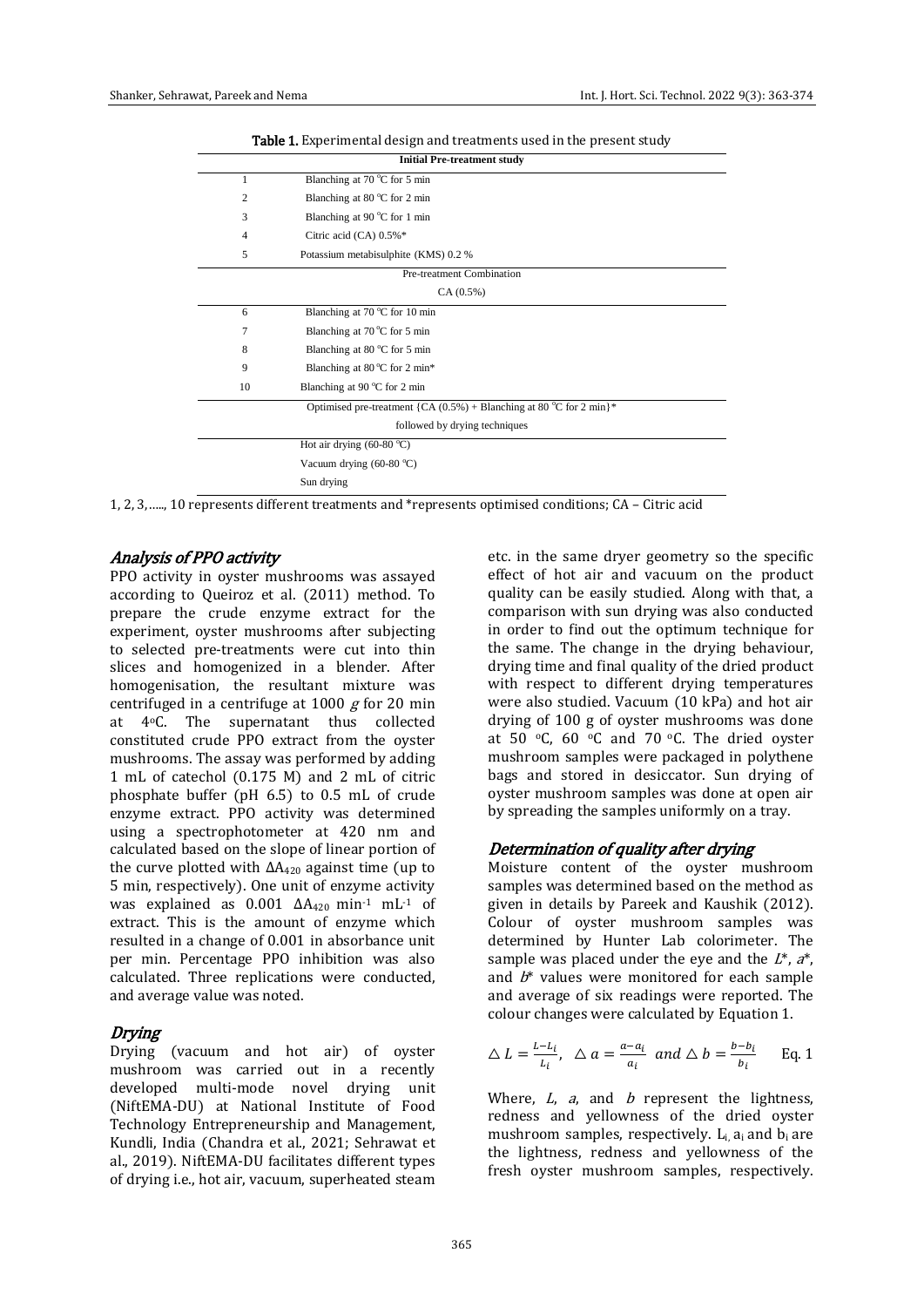$$
\Delta E = \sqrt{(\Delta L)^2 + (\Delta a)^2 + (\Delta b)^2}
$$
 Eq. 2

Browning index (BI) of the dried samples were calculated as Equation 3.

$$
BI = \frac{100(x - 0.31)}{0.17}
$$
 Eq. 3

Where x is:

$$
x = \frac{a + 1.75L}{5.645L + a - 3.012b}
$$
 Eq. 4

Rehydration ratio (RR), which indicates the rehydration characteristics, was determined by immersing 5 g of the sample in distilled water at 90 °C for 10 min. RR was illustrated as the ratio of the mass of rehydrated sample to the dry mass of the sample.

Ascorbic acid (AA) content of oyster mushroom was determined according to Louaileche et al. (2015) method. AA content was measured at 515 nm using UV visible spectrophotometer. The AA content was calculated on the basis of the standard curve of AA  $(R^2=0.98)$  and the results were finally expressed in mg g-1 of dry matter.

To prepare the methanolic extracts of the dried sample, 1 g of dried sample was mixed with 10 mL of methanol and homogenised in a tissue homogeniser at 5000  $g$  for 5 min. The resultant mixture was centrifuged at 10,000  $g$  for 10 min at room temperature and the supernatant was collected and extraction was repeated with the residue and with 10 mL of methanol. Sum of first and second supernatant was used for further analysis. The phenolic activity of oyster mushrooms was determined using Folin Ciocalteu assay. Assay was performed as reported by Palacios et al. (2011). Total phenolic content (TPC) of dried sample was calculated on the basis of standard curve of gallic acid  $(R^2=0.99)$  and the results were finally expressed as mg of gallic acid equivalent  $g^{-1}$  of dry matter.

The flavonoid content in dried oyster mushrooms was evaluated by aluminium chloride colorimetric assay using UV spectrophotometer. The experiment was performed by adding 1.5 mL of methanol, 0.1 mL of 10% aluminium chloride and 0.1 mL of 1 M potassium acetate solution to 1 mL of methanolic extract of dried sample. The mixture was incubated for 40 min at room temperature and the absorbance was measured at 415 nm with deionised water as blank. Total flavonoid content (TFC) was calculated on the basis of the calibration curve of quercetin  $(R^2=0.99)$  and results were finally expressed as mg of quercetin equivalent g -1 of dry matter. The 2,2-diphenyl-1 picrylhydrazyl (DPPH) free radical scavenging activity (RSA) was measured in the methanolic extracts as proposed by Vasco et al. (2008) with slight modifications. The antioxidant potential based on ferric reducing antioxidant power (FRAP) assay was determined according to the method of Maurya et al. (2018). Antioxidant potential was calculated on the basis of the calibration curve of Trolox ( $R^2=0.99$ ) and results were finally expressed as mg of Trolox equivalent g<sup>-1</sup> of dry matter.

All experiments were done in triplicate and average values were used. Standard deviation was calculated using simple one-way ANOVA.

## Modelling of drying data

Drying kinetics is correlated with various transport properties like moisture and thermal diffusivity and mass and heat transfer coefficients. The moisture ratio of the oyster mushroom samples was calculated by the Equation 5.

$$
MR = \frac{M_t - M_e}{M_o - M_e}
$$
 Eq. 5

Where,  $MR = \text{moisture ratio}$ ;  $M_t = \text{moisture}$ content (kg water/kg dry matter) at time t;  $M_e =$ equilibrium moisture content (kg water/kg dry matter);  $M_0$  = initial moisture content (kg water/kg dry matter) at time  $= 0$ 

To understand the drying process of oyster mushrooms, four different drying models were used in the study and these were selected based on the preliminary screening where more than 20 models were tried and the best four are shown here. Four models used to describe the drying curve equation of oyster mushrooms are Lewis  $[MR = exp(-kt)]$ ; Henderson and Pabis  $[MR = aexp(-kt)]$ ; Page  $[MR = exp(-kt^n)]$  and Modified Page { $MR = \exp[-(kt)^n]$ }.

Where,  $k =$  drying rate constant (min<sup>-1</sup>); a and n are the parameters of different model; and  $t =$ drying time in min.

All the explained models were tested for their validity to oyster mushroom, vacuum drying and hot air drying. The coefficient of determination (R2), root mean square error (RMSE) and reduced Chi square  $(\chi^2)$  were used as the primary a criterion to select the best equation expressing the drying techniques involved in the study. RMSE gives the deviation between the predicted and experimental values and is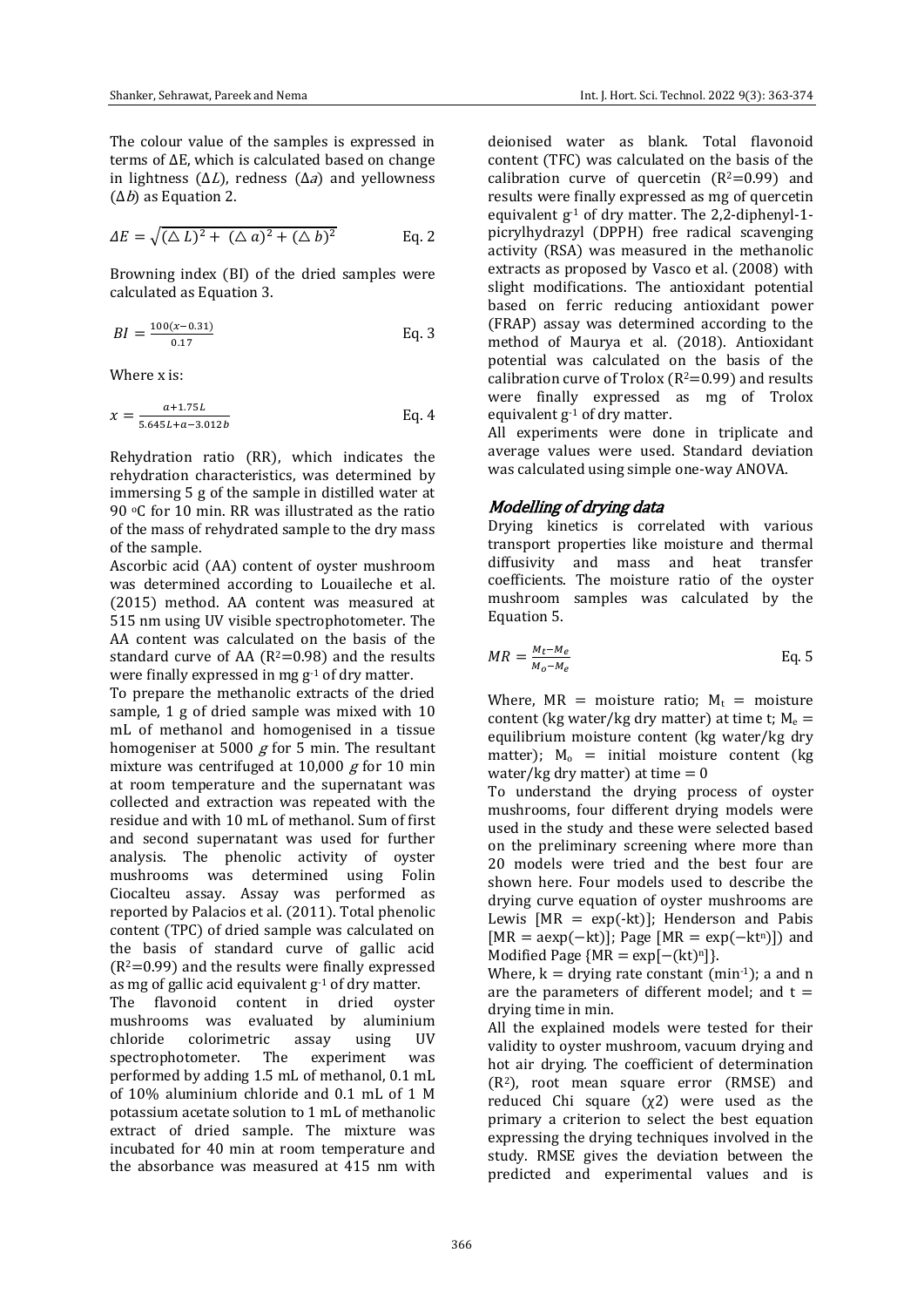expressed as in equation 6. The goodness of fit of the tested mathematical models to the experimental data was evaluated from the coefficient of determination  $(R^2)$ . The higher the  $R<sup>2</sup>$  value, the better is the goodness of fit (Sehrawat and Nema, 2018).

$$
RMSE = \sqrt{\left[\frac{1}{N}\sum_{i=1}^{n} \left(MR_{exp,i} - MR_{pre,i}\right)^{2}\right]}
$$
 Eq. 6

$$
Chi square(\chi 2) = \frac{\left[\frac{1}{N}\sum_{i=1}^{n}(MR_{exp,i}-MR_{pre,i})^{2}\right]}{N-z}
$$
 Eq. 7

Where,  $MR_{exp,I}$  is the  $I<sup>th</sup>$  experimentally observed moisture ratio,  $MR_{pre,I}$  is the  $I<sup>th</sup>$  predicted moisture ratio, N is the number of observations and  $z$  is the number constants.

# Results

#### Effect of Pre-treatment on PPO activity

Pre-treatment optimization was a part of a preliminary research work to understand the effect of different blanching and chemical treatments on polyphenol oxidase enzyme activity in mushrooms. Experiments were done in two different steps which involved the individual and combined effect of different blanching and chemical treatments. Enzymatic activity of PPO enzyme was reduced by the application of these treatments (Fig. 1). Highest % PPO inhibition among 1-5 treatment was found with CA (54.13  $\pm$  0.78%) followed by KMS  $(48.1 \pm 1.88\%)$ . Among the heat treatments formulations, blanching at 90 °C (39.6  $\pm$  0.52%) was superior to other two blanching treatments i.e., 80 °C (37.9  $\pm$  0.73%) and 70 °C (28.78  $\pm$ 1.56%) in controlling the enzymatic activity. Since the use of KMS is restricted in food so, in further experiments (treatment 6-10) CA was used in combination with blanching.

Results of the individual treatments were in the range of 0.04-0.069, 0.001 ΔA<sub>420</sub> min<sup>-1</sup> mL<sup>-1</sup> whereas those of combination treatments were in the range of 0.01-0.04, 0.001  $\Delta A_{420}$  min<sup>-1</sup> mL<sup>-1</sup>. The combination of CA and blanching treatment at 70, 80 and 90 $\degree$ C was found to be more effective than individual chemical and blanching treatments on oyster mushrooms. The effectiveness of treatment 6, 7, 8, 9, 10 in % PPO inhibition of ovster inhibition was  $21.03 + 0.3\%$ .  $25.48 \pm 1.31\%$ , 59.65  $\pm$  0.5%, 76.54  $\pm$  0.81%, 61.78  $\pm$  1.01%, respectively. CA treatment with blanching at 80  $\circ$ C for 2 min (76.54  $\pm$  0.81%) exhibited almost constant absorbance values for a certain period which signifies that this combination (treatment 9) is the most effective treatment in case of oyster mushrooms. For further studies CA treatment with blanching at 80 °C for 2 min i.e., treatment 9 was given before drying.



Fig. 1. Polyphenol oxidase (PPO) activity of mushrooms subjected to different pre-treatments

# Effect of drying parameters on quality of dried product

#### Colour

Comparison between different drying techniques and temperatures effect on the colour and Browning Index (BI) of dried oyster mushroom samples is given in Table 2. The degree of colour change of dried oyster mushrooms samples ranged from 1.9 to 5.4. Vacuum dried samples at 50 °C showed the highest colour retention. High

temperature was not suitable for drying of mushrooms as drying at 70  $\degree$ C (both hot air and vacuum dried samples) exhibited higher colour change values irrespective of the drying technique involved. Exceptionally high ΔE value was observed in case of hot air-dried samples at 50 <sup>o</sup>C in comparison with the vacuum dried samples at same temperature. This decrease in the colour value can be due to the higher drying time at 50 °C.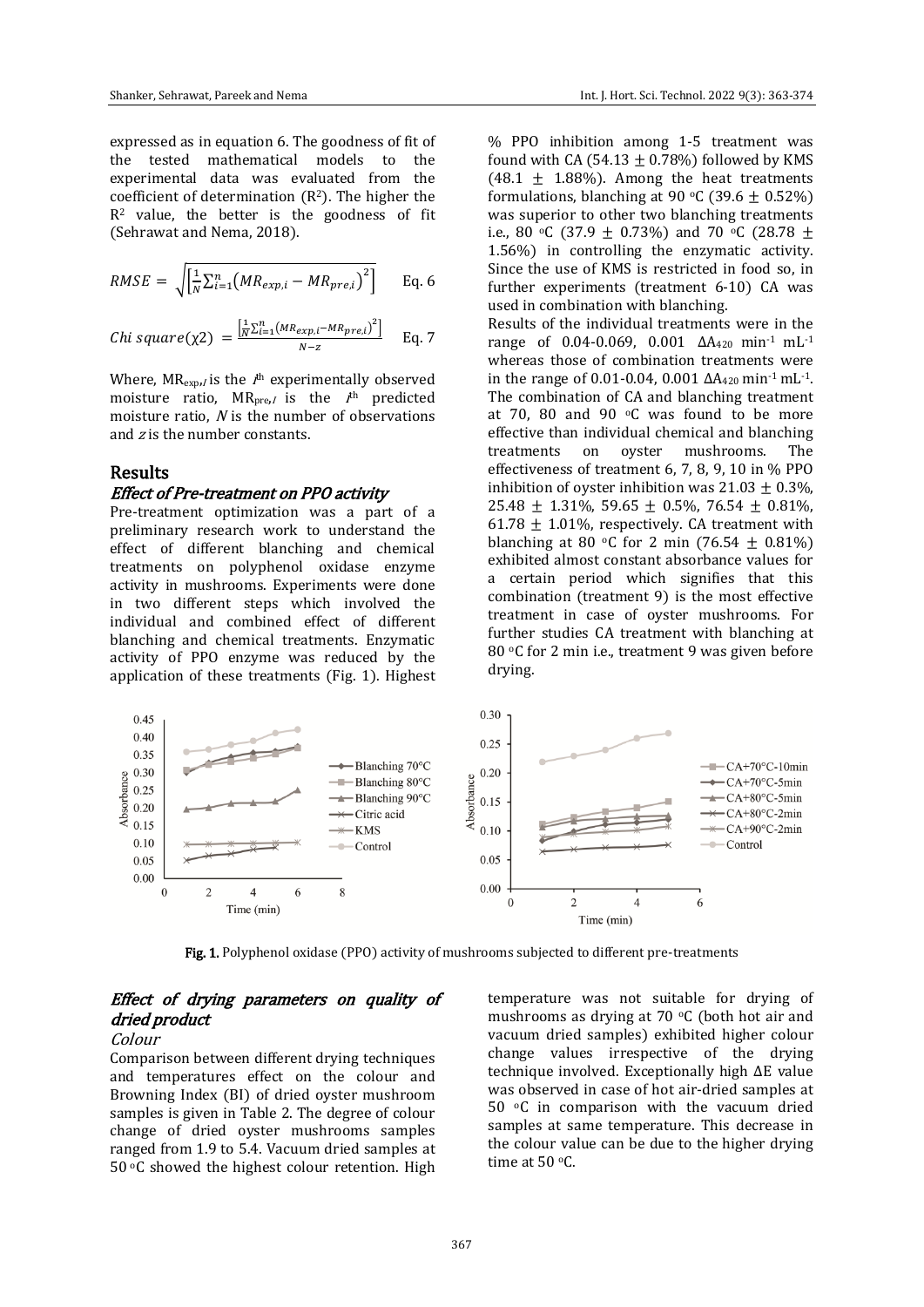BI is a technological indicator that epitomizes the brown colour development in the product and is important to have lower BI in food samples. The low BI value exhibited by vacuum dried samples explains the effectiveness of vacuum drying of oyster mushroom in retaining the colour. In sun dried samples, the change in colour (5.391  $\pm$  0.08) and BI (60.02  $\pm$  0.16) was highest. Among different samples from the colour value, better colour retention was obtained by vacuum drying at 50  $\,^{\circ}$ C and 60  $\,^{\circ}$ C and using hot air drying at  $60 °C$ .

Table 2. Comparison of colour values, rehydration ratio and drying time of dried mushroom samples

|               |                               | Hot air drying                 |                               |                               | Sun drying                     |                               |                               |
|---------------|-------------------------------|--------------------------------|-------------------------------|-------------------------------|--------------------------------|-------------------------------|-------------------------------|
|               | $50^{\circ}$ C                | $60^{\circ}$ C                 | $70^{\circ}$ C                | $50^{\circ}$ C                | $60^{\circ}$ C                 | $70^{\circ}$ C                |                               |
|               |                               |                                |                               |                               |                                |                               |                               |
| $L^*$         | $61.07 \pm 0.87$ <sup>e</sup> | $66.5 \pm 0.76$ <sup>c</sup>   | $59.6 \pm 0.50$ <sup>f</sup>  | $70.73 \pm 0.17^a$            | $68.57 \pm 0.17^b$             | $63.29 \pm 0.4$ <sup>d</sup>  | $51.53 \pm 0.45$ <sup>g</sup> |
| $a^*$         | $3.80 \pm 0.08^b$             | $2.83 \pm 0.075$ <sup>e</sup>  | $3.83 \pm 0.025^b$            | $-0.86 \pm 0.08$ <sup>f</sup> | $3.08 \pm 0.25$ <sup>d</sup>   | $3.56 \pm 0.11$ <sup>c</sup>  | $5.85 \pm 0.07^a$             |
| $b^*$         | $25.64 \pm 0.46^a$            | $20.87 \pm 0.49$ <sup>cd</sup> | $23.60 \pm 0.36^b$            | $18.93 \pm 0.24$ <sup>f</sup> | $19.46 \pm 0.63$ <sup>ef</sup> | $21.57 \pm 0.17$ <sup>c</sup> | $21.14 \pm 1.67$ <sup>c</sup> |
| $\Delta E$    | $3.2 \pm 0.09^b$              | $2.12 \pm 0.08^e$              | $3.23 \pm 0.03^b$             | $1.95 \pm 0.08^e$             | $2.37 \pm 0.27$ <sup>d</sup>   | $2.91 \pm 0.12$ <sup>c</sup>  | $5.391 \pm 0.08^a$            |
| BI            | $56.8 \pm 0.24$ <sup>a</sup>  | $38.4 \pm 0.18$ <sup>d</sup>   | $52.35 \pm 0.33^b$            | $29.43 \pm 0.44$ <sup>e</sup> | $36.021 \pm 1.53$ <sup>d</sup> | $45.32 \pm 0.49$ <sup>c</sup> | $60.02 \pm 0.16^a$            |
| RR            | $3.76 \pm 0.01$ <sup>c</sup>  | $3.6 \pm 0.025$ <sup>d</sup>   | $3.25 \pm 0.029$ <sup>f</sup> | $4.20 \pm 0.07$ <sup>a</sup>  | $4.05 \pm 0.04^b$              | $3.35 \pm 0.03^e$             | $2.85 \pm 0.026$ <sup>g</sup> |
| Time<br>(min) | $90 \pm 0.0$                  | $70 \pm 0.0$                   | $35 \pm 0.0$                  | $150 \pm 0.0$                 | $120 \pm 0.0$                  | $90 \pm 0.0$                  | $360 \pm 0.0$                 |

Values are represented as mean  $\pm$  SD. Different superscript letters within the same row indicates that the values are significantly different (p<0.05); BI – Browning Index; RR – Rehydration Ratio

#### Rehydration ratio

The RR of the dried mushroom samples ranged between 2.8 to 4.2. Rehydration values of hot airdried samples ranged between 3.2-3.8 and that of vacuum dried samples were 3.3-4.2. At every temperature, vacuum dried samples exhibited better rehydration values when compared with hot air-dried samples. Vacuum dried samples at 50 $^{\circ}$ C (4.20  $\pm$  0.07) had higher RR. Higher temperatures (70oC) resulted in poor RR of dried oyster mushrooms (Table 2). In sun dried samples RR was  $2.85 + 0.026$ .

#### Ascorbic acid content

Comparison between AA content of oyster mushrooms dried under different drying techniques is depicted in Table 3. The results exhibited a significant difference in AA % retention by different drying technique and temperature. Percentage retention of AA in sun dried samples was 33% only. In terms of retention of AA, hot air drying (34% to 41%)

was unfitting for oyster mushroom drying and was inferior to vacuum drying (62% to 73%) technique.

#### Total phenolic content

The TPC in dried mushrooms is depicted in Table 3. The sun-dried samples showed the least retention of phenolics (28%). Vacuum dried samples (2.58  $\pm$  0.020 to 3.31  $\pm$  0.026) were superior to hot air-dried samples  $(2.53 + 0.010)$ to 2.77  $\pm$  0.017) at varying temperatures of drying. In hot air-drying technique, the highest retention of TPC was observed at 60  $\degree$ C (2.77 + 0.017) which is contrary to the trend followed in vacuum drying was at 50  $\degree$ C (3.31  $\pm$  0.026). There was a remarkable decrease in the TPC of hot air-dried samples at 50 °C (2.67  $\pm$  0.010). This implies the fact that TPC of the oyster mushroom samples is highly sensitive to temperature, time and different method of drying as well.

|  |  |  | <b>Table 3.</b> Bioactive component of the fresh and the dried mushroom samples |
|--|--|--|---------------------------------------------------------------------------------|
|--|--|--|---------------------------------------------------------------------------------|

| Drying technique | Temperature<br>(°C) | <b>Phenolic content</b><br>$(mg \text{ GAE}/g \text{ dm})$ | <b>Flavonoid content</b><br>$(mg$ QE g dm) | <b>Ascorbic Acid (mg</b><br>$AA/g$ dm) | <b>DPPH</b> activity<br>$(*$ <sub>6</sub> RSA) | <b>FRAP</b> value<br>(mg TE/g dm) |
|------------------|---------------------|------------------------------------------------------------|--------------------------------------------|----------------------------------------|------------------------------------------------|-----------------------------------|
| Fresh sample     |                     | $4.34+0.201$                                               | $1.96 + 0.062$                             | $20.69 + 0.505$                        | $30.43 + 0.554$                                | $5.54 \pm 0.097$                  |
|                  | 50                  | $2.67+0.010^{\circ}$                                       | $0.56 + 0.004^t$                           | $7.42+0.005^e$                         | $14.21 + 0.770^e$                              | $1.91 + 0.043$ <sup>g</sup>       |
| Hot air drying   | 60                  | $2.77+0.017^c$                                             | $0.76 + 0.029$ <sup>d</sup>                | $8.49 + 0.047$ <sup>d</sup>            | $17.20 + 0.460^{\circ}$                        | $2.75 + 0.014$ <sup>d</sup>       |
|                  | 70                  | $2.53+0.010^{f}$                                           | $0.58 + 0.003^e$                           | $7.10+0.024$ <sup>f</sup>              | $15.40 + 0.470$ <sup>d</sup>                   | $2.44+0.008^e$                    |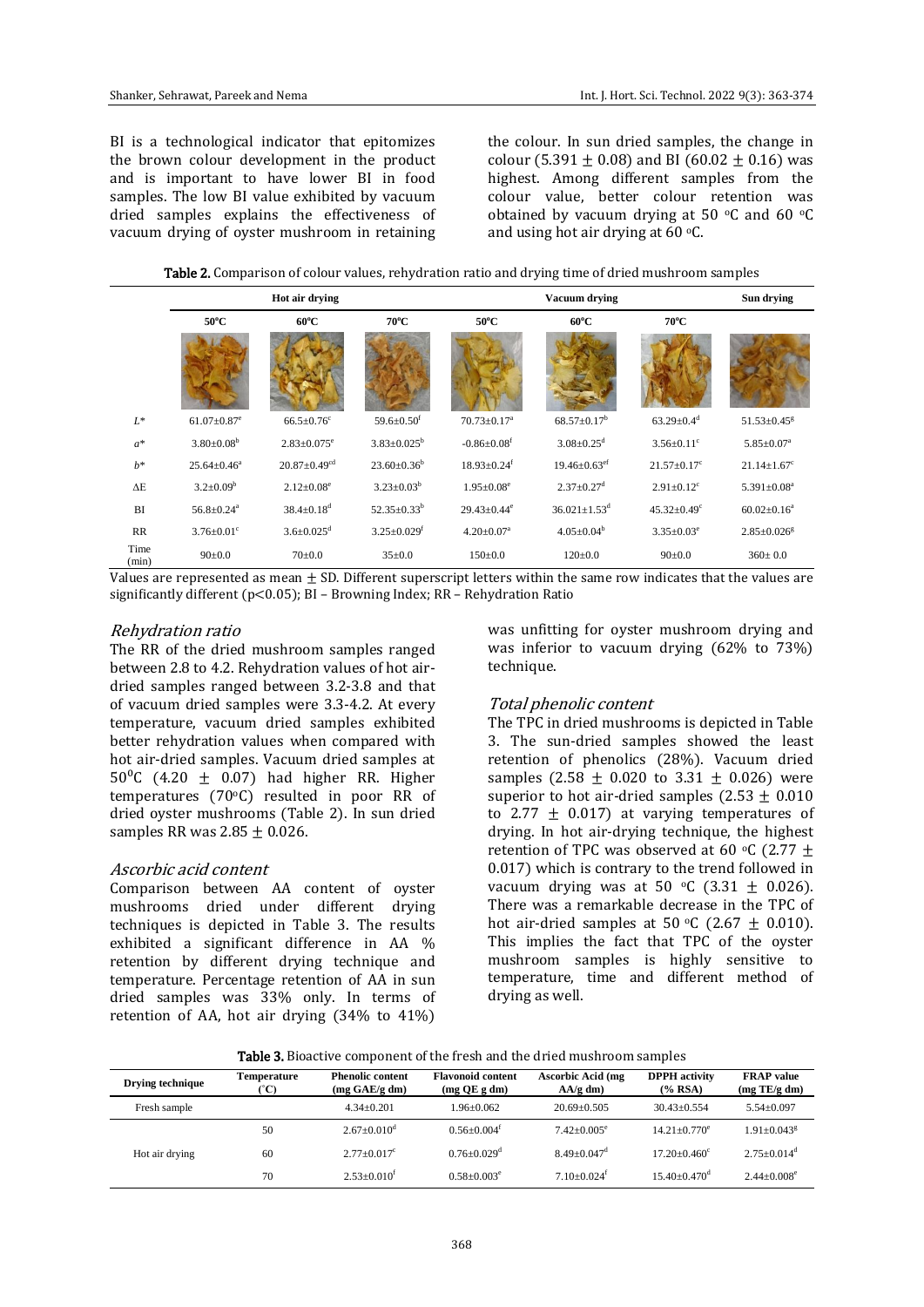| Drying technique | Temperature<br>°°C) | <b>Phenolic content</b><br>$(mg \text{ GAE/g dm})$ | <b>Flavonoid content</b><br>$(mg$ QE g dm) | <b>Ascorbic Acid (mg</b><br>$AA/g$ dm) | <b>DPPH</b> activity<br>$(%$ RSA) | <b>FRAP</b> value<br>(mg TE/g dm) |
|------------------|---------------------|----------------------------------------------------|--------------------------------------------|----------------------------------------|-----------------------------------|-----------------------------------|
|                  | 50                  | $3.31 + 0.026^a$                                   | $1.57+0.019^a$                             | $15.15 + 0.080^a$                      | $23.50+0.410^a$                   | $4.44+0.210^a$                    |
| Vacuum drying    | 60                  | $2.91 + 0.013^b$                                   | $1.21 + 0.002^b$                           | $14.65 + 0.090^b$                      | $20.43+0.190^b$                   | $3.79 + 0.093^b$                  |
|                  | 70                  | $2.58 + 0.020^e$                                   | $0.95 + 0.008^c$                           | $12.84 + 0.330^{\circ}$                | $17.39 + 0.530^{\circ}$           | $3.17 + 0.022$ <sup>c</sup>       |
| Sun drying       |                     | $2.093 + 0.05$ <sup>g</sup>                        | $0.519 + 0.003$ <sup>g</sup>               | $6.927+0.01g$                          | $10.26 + 0.510^t$                 | $2.19+0.007$ <sup>f</sup>         |

GAE – Gallic Acid Equivalent; QE-Quercetin Equivalent; AA- Ascorbic Acid; RSA- Radical Scavenging Activity; TE=Trolox Equivalent; Values are represented as mean  $\pm$  SD. Different superscript letters within the same column indicates that the values are significantly different  $(p<0.05)$ 

#### Total flavonoid content

High temperature exhibited lowest retention of flavonoids with only variation in case of hot air drying at 50 °C with TFC around  $0.56 \pm 0.004$  mg QE g -1 dm. Sun drying of oyster mushrooms resulted in samples with very low flavonoid content (26%). As observed in case of other parameters, vacuum drying at 50  $\degree$ C (80%) of oyster mushroom furnished better retention of TFC and in hot air drying at  $60 \degree C$  (39%) at different temperatures studied. There was a significant variation between the hot air-dried samples (29% to 39%) and vacuum dried samples (48% to 80%), which projects the fact that vacuum drying is most suitable for the drying of oyster mushrooms.

#### Total antioxidant activity

#### 2,2-Diphenyl-1-picrylhydrazyl radicalscavenging activity

RSA of dried samples were in the range of 10- 24% with sun dried samples exhibits the least scavenging activity. The scavenging activity of fresh sample was about 30.43% and that of vacuum dried sample at 50  $\degree$ C which showed the highest scavenging activity among dried samples which was 23.50%. The decrease of scavenging activity among the dried samples was also less. RSA of dried samples showed a similar pattern with the results of TPC and TFC.

#### Ferric reducing antioxidant power assay

Among all the techniques involved, the FRAP of vacuum dried samples at 50 °C (4.44  $\pm$  0.210) was found to be higher whereas, the lowest FRAP value was recorded in sun dried samples (2.19  $\pm$  0.007). In samples dried using hot airdrying maximum retention was obtained at 60 <sup>o</sup>C  $(2.75 + 0.014)$  as compared to 70 °C (2.44 + 0.008) and 50  $\circ$ C (1.91 $\pm$ 0.043) indicating that apart from temperature even the drying time plays a role in influencing quality of oyster mushroom.

#### **Discussions**

#### Effect of Pre-treatment on PPO activity

PPO enzyme is responsible for brown colour

development in oyster mushroom which is known as enzymatic browning. This brown colour development is not desirable since it leads to colour degradation in oyster mushroom samples. So, a suitable pre-treatment can help in reducing the enzymatic browning. Among the individual pre-treatment i.e., chemical, and blanching (thermal treatment), the chemical treatment was found to be more effective. As dispersing of mushroom samples in chemical solution leads to lower down the pH which resulted in higher % PPO inhibition. Jafri et al. (2013) also stated that the efficiency of acids in controlling the enzyme activity is by their capacity to lower the pH of the system. Double inhibitory effect of chemical and

blanching on PPO activity was also reported by Jafri et al. (2013) which is in accordance with the current results. The combination of CA and blanching treatment at 70, 80 and 90 $\degree$ C was found to be more effective than individual chemical and blanching treatments on oyster mushrooms. This was due to the synergistic effect of high temperature and low pH combination in inhibiting the PPO activity.

# Effect of drying parameters on quality of dried product

#### Colour

Customer acceptance can be unswervingly corelated with the colour of the produce which makes the same parameter responsible for the initial acquiescence. The results showed that vacuum drying at low temperature stands superior to other treatments in maintaining the colour of oyster mushroom samples. The superiority of colour for the vacuum dried samples while comparing with the hot air-dried samples can be due to their less drying time and near absence of oxygen. Time taken for hot air drying of oyster mushrooms was twice that of vacuum drying which affected overall quality of the final samples in terms of colour. Similar effect was also noticed by Argyropoulos et al. (2011) for hot air-dried Boletus edulis mushrooms and by Kotwaliwale et al. (2007) for hot-air dried oyster mushrooms.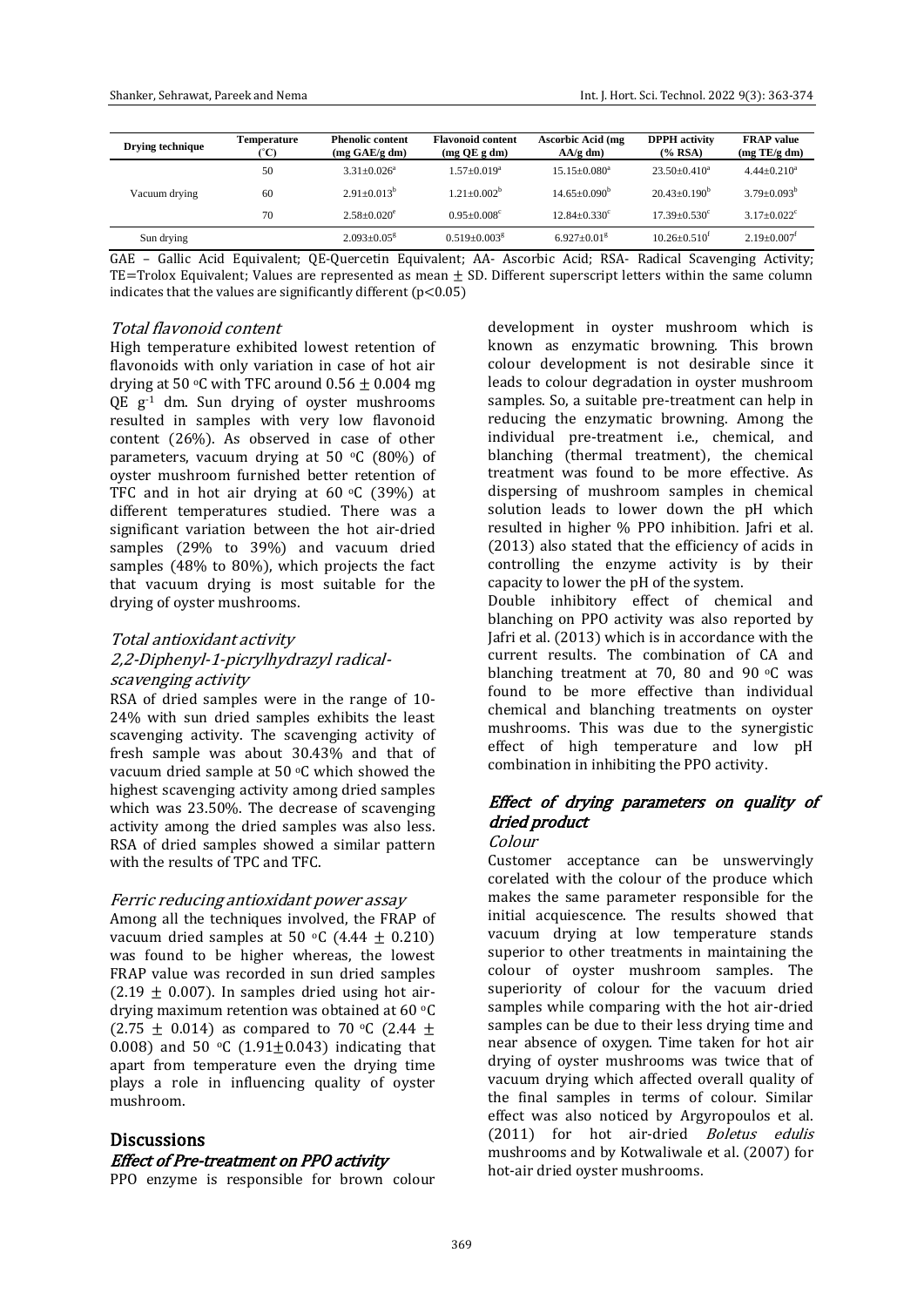Low BI directly implies the better quality of dried product. Similar trend of ΔE values was obtained in BI also. In sun dried samples, the change in colour and BI was highest which could be ascertained to the fact of very slow rate of drying. This correlation is due to the difference in  $L^*$ ,  $a^*$  and  $b^*$  values obtained which directly affected the BI. The temperature dependency of the colour values of the dried oyster mushroom samples explains the fact that high temperature drying is not appropriate for the oyster mushrooms which results in high colour degradation. The low BI value exhibited by vacuum dried samples explains the effectiveness of vacuum drying of oyster mushroom.

#### Rehydration ratio

The rehydration characteristics of dried mushroom samples were affected by drying temperature and the technique. Rehydration properties of mushrooms were higher at lower temperatures and vacuum assisted drying as revealed by the higher value of RR. Maurya et al. (2018) obtained a similar result on evaluating the rehydration characteristics of dried red bell pepper. Benseddik et al. (2019) also reported a similar observation on the effect of drying technique on rehydration characteristics of pumpkin. The results of the study clearly indicate that higher temperatures are not suitable in case of effective drying of mushrooms. As high temperature negatively affected the rehydration value of mushrooms in both the drying techniques. In sun dried samples, the rate of moisture absorption was very less resulting in poor RR.

#### Ascorbic acid content

AA is sensitive to temperature as high temperature leads to degradation of AA (Tewari et al., 2017). Temperature dependency of AA content within the same drying technique varied as with higher temperature shows less retention of AA (Singhal et al., 2020). Similarly, in our study in both the drying techniques, samples dried at higher temperatures showed less AA retention. High degradation percentage of AA in sun dried samples (33%) may be due to the uncontrolled and non-uniform drying of samples under sunlight. In terms of retention of AA, hot air drying is inappropriate for mushroom drying and is inferior to vacuum drying technique due to the temperature dependency of the content.

# Total phenolic and total flavonoid content

The content of phenolic compounds is an important indicator and is well correlated with the antioxidant activity of the product. TPC of the dried samples exhibits a similar trend that of AA with low temperature resulting to higher retention (Miranda et al., 2010). But the variation between drying methods at a particular temperature is not similar to the AA results. The sun-dried samples showed the least retention of phenolic content. Mishra et al. (2016) also reported a lower retention of TPC in sun dried oyster mushrooms. The detrimental effect of high temperature drying was also evident in case of other discussed parameters and the effect is similar in case of TPC also. Vacuum dried samples were superior to hot air-dried samples at every temperature of drying. In hot air-drying technique, the highest retention of phenolic content was observed at  $60^{\circ}$ C which is contrary to the trend followed in vacuum drying. Similar observation was reported by Valiente et al. (2016) during convective drying of Pleurotus ostreatus. Similar to TPC results, the temperature and drying technique correlation of TFC of dried mushrooms is inevitable. Superiority of vacuum dried samples over air dried samples is emphasised again by the findings of flavonoid content retention. Convective drying of oyster mushrooms also exhibited a similar result in research work conducted by Valiente et al. (2016).

# Total antioxidant activity

## 2,2-Diphenyl-1-picrylhydrazyl radicalscavenging activity

Analogues to the TPC results, RSA was also negatively affected with increase in temperature. Compared to other parameters under study, RSA of dried oyster mushroom samples showed less degradation as compared to fresh sample. But the maximum degradation was above half of the scavenging activity of fresh sample. RSA also exhibits a temperature dependency with high temperatures not favourable in retaining the scavenging activity. There is a significant difference between RSA of vacuum dried and hot air-dried samples. Strong DPPH RSA can be correlated with high levels of TPC and TFC of vacuum dried samples.

#### Ferric reducing antioxidant power assay

Drying of oyster mushrooms is resulted in half per cent decrease in the reducing power. Hot airdried samples at 70 and 50 $\degree$ C showed a significant difference in FRAP value illustrating that the drying time has strong influence on the chemical parameters of dried product. FRAP values of dried oyster mushroom samples exhibits a similar trend as of DPPH RSA which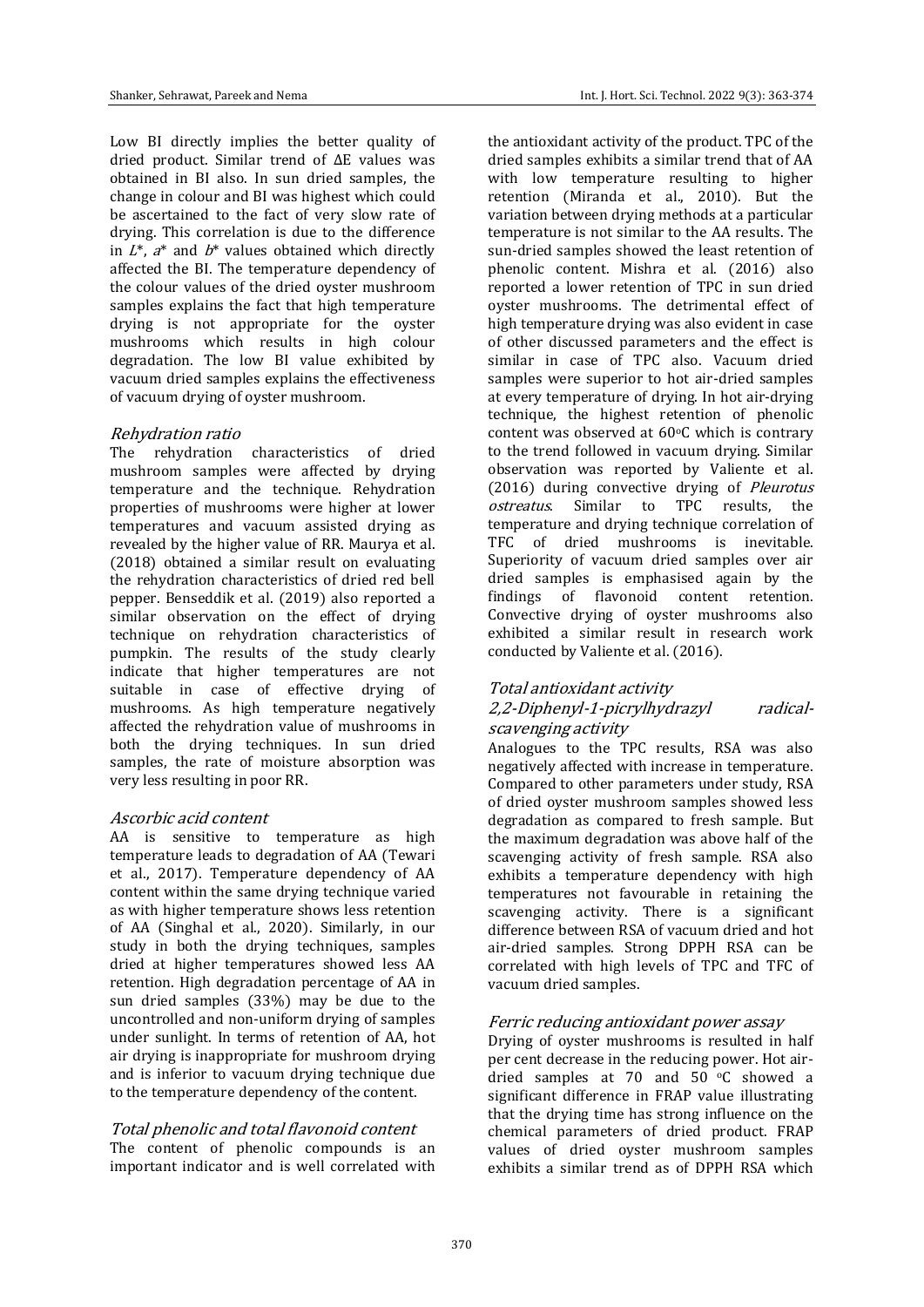explains the fact that all the parameters have a significant role in total antioxidant activity of a sample. In all the chemical properties studied the trend in retention of components was in increasing order with decrease in temperature in the samples dried using vacuum drying indicating the negative effect of increase in temperature.

# Drying kinetics

# Effect of moisture content and drying temperature on drying rate

The drying time of oyster mushroom under vacuum was lower when compared with other drying techniques employed in the study. Since radiation effect being more prominent in vacuum drying of oyster mushroom slices due to frequent use of heater to maintain temperature, would have led to higher drying rates as compared to hot air drying. Higher drying rates resulted in lower drying time for vacuum dried slices. Intermittent effect of sun rays and nonuniform drying led to longer drying time in case of sun-dried oyster mushroom samples.

Initially, the drying rate of oyster mushroom samples were very high and then as moisture content of the sample advanced towards equilibrium moisture content, the drying rate was reduced. Similar results were reported by Artnaseaw et al. (2010) during the drying of shitake mushrooms. At initial conditions of drying, there is a significant difference between the air temperature and sample so, more energy is absorbed by the water at the product surface which in turn enhanced the heat transfer rates of drying. Since evaporation of free moisture from surface of oyster mushroom samples is faster whereas at the end of drying process surface moisture dries out removal of moisture occurs from inside the samples which is bound moisture and difficult to remove, thereby reduces the drying rates. The experimental results indicate that there is no constant rate period of drying, only falling rate periods were observed in drying kinetics of hot air-dried oyster mushroom samples. Since, various factor influences the rates i.e., drying technique, product dimensions and moisture diffusivity. A similar observation was reported during the thin layer drying of shitake mushrooms by Rhim and Lee (2011) where absence of constant drying rate period was found and stated that diffusion of moisture is the dominant factor. Similarly, only falling rate periods were also observed in other food commodities i.e., mango (Sehrawat et al., 2018), onion (Sehrawat and Nema, 2018),

mushroom (Bhattacharya et al., 2015), and in carrot, green pea, pumpkin (Krokida et al., 2003). The effect of increasing drying rate with drying temperature was found in dried oyster mushroom samples, i.e., drying rate increased with the increase in drying temperature due to high heat transfer which in turn reduced drying time.

# Evaluation of models

Among the four models, after evaluating the R2, RMSE and  $\chi^2$  values, Page model was found to be appropriate to represent the drying behaviour of oyster mushroom, followed by modified page model. The applied model provides a good agreement between the experimental and predicted moisture ratios emphasizing a perfect fit. Results of the modelling study showed the agreement of the Page model with the drying data of drying of oyster mushrooms (Fig. 2). Page model was also suggested by Salehi et al. (2017) as the best model for representing the infrared - vacuum drying characteristics of button mushrooms. Giri and Prasad (2007) also reported about the best fit of air-drying behaviour of button mushrooms in Page model for drying. Among different constant parameters rate constant (k) is an important factor and was found to be hastened up with increase in drying temperature in the models studied which include k in the empirical equation. It was found to be highest in case of vacuum dried oyster mushroom samples (0.003190 to 0.18046) in comparison to hot air-dried oyster mushroom samples (0.02200 to 0.09489) as predicted by different models. It was observed that in case of vacuum dried and hot air-dried oyster mushroom samples and k was lowest in case of Handerson and Pabis model and highest in case of Page model (Table 4).

Variation of the coefficient a and n with temperature was not systematic in case of vacuum dried oyster mushroom samples whereas was systematic in case of hot air-dried samples as found to be increase with increase in temperature. Also differences in n value are not different at 60 $\degree$ C and 70 $\degree$ C. Variation in k was systematic with temperature whereas other model coefficients were not systematic in dried Agaricus bisporus and Pleurotus florida mushroom (Arora et al., 2003), tomato slices (Purkayastha et al., 2013) and mango cubes (Sehrawat et al., 2018).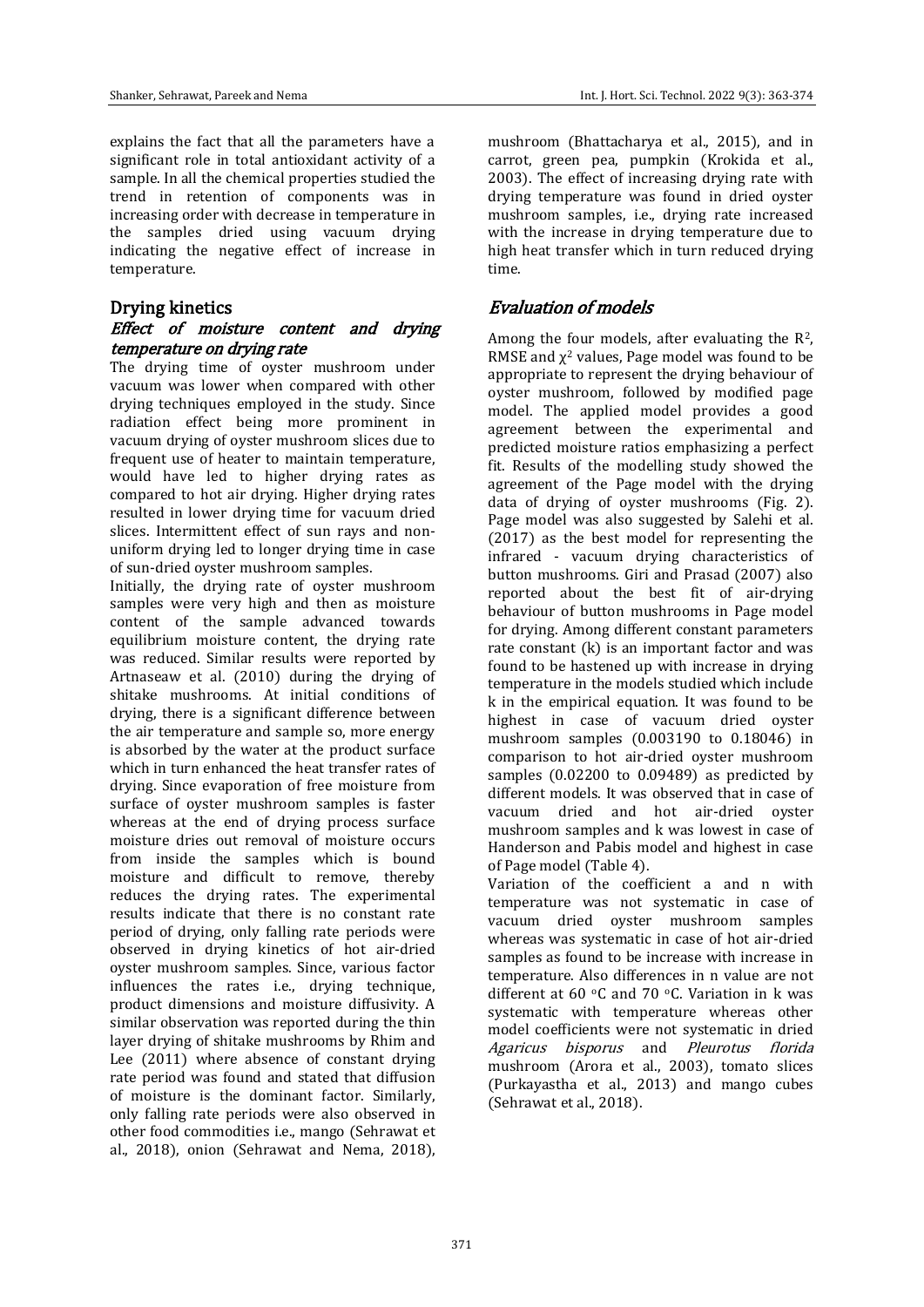

Fig. 2. Moisture ratio curves of predicted and experimental values of mushrooms using (a) hot air drying technique and (b) vacuum drying technique

| <b>Drying</b><br><b>Method</b> | Model                      | <b>Temp</b>   | <b>Constants and coefficients</b> |         |   | $\mathbb{R}^2$ |          | <b>RSME</b> |
|--------------------------------|----------------------------|---------------|-----------------------------------|---------|---|----------------|----------|-------------|
|                                |                            | $(^{\circ}C)$ | k                                 | a       | n |                |          |             |
|                                |                            | 50            | 0.02410                           |         |   | 0.98403        | 0.002915 | 0.05227     |
|                                | Lewis Model                | 60            | 0.02890                           |         |   | 0.98902        | 0.002773 | 0.05041     |
|                                |                            | 70            | 0.03530                           |         |   | 0.99153        | 0.003021 | 0.05182     |
|                                |                            | 50            | 0.02200                           | 1.43089 |   | 0.97910        | 0.037256 | 0.18689     |
|                                | Handerson & Pabis<br>Model | 60            | 0.02510                           | 1.74927 |   | 0.98032        | 0.11606  | 0.31985     |
|                                |                            |               |                                   |         |   |                |          |             |

| <b>Table 4.</b> Empirical constants and statistical results of different models for hot air and vacuum drying of mushroom |  |  |
|---------------------------------------------------------------------------------------------------------------------------|--|--|
|---------------------------------------------------------------------------------------------------------------------------|--|--|

Hot air Drying

|            | 70 | 0.02820 | 2.44562 |         | 0.97559 | 0.462528 | 0.64120 |
|------------|----|---------|---------|---------|---------|----------|---------|
|            | 50 | 0.06885 |         | 0.79270 | 0.99784 | 0.000326 | 0.01688 |
| Page Model | 60 | 0.07586 |         | 0.80960 | 0.99952 | 8.48E-05 | 0.00841 |
|            | 70 | 0.09489 |         | 0.80380 | 0.99911 | 0.00024  | 0.01321 |

Modified Page Model 60 0.04137 0.80960 0.99952 9.50E-05 0.0088 70 0.05341 0.80380 0.99911 0.00026 0.01401

50 0.03419 0.79270 0.99754 0.00035 0.01743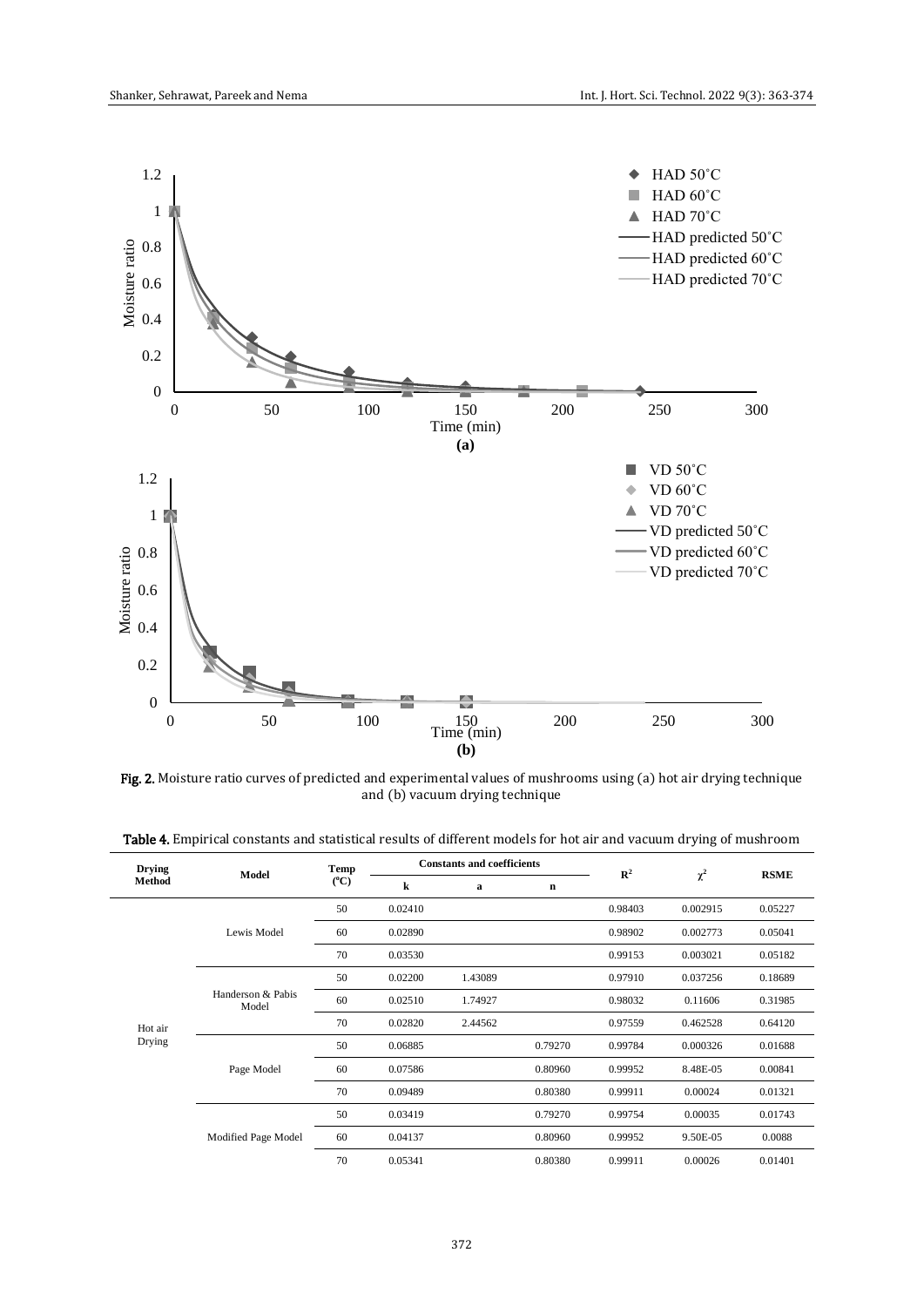| <b>Drying</b> | Model                      | Temp          | <b>Constants and coefficients</b> |         |         | $\mathbb{R}^2$ | $\chi^2$ | <b>RSME</b> |
|---------------|----------------------------|---------------|-----------------------------------|---------|---------|----------------|----------|-------------|
| Method        |                            | $(^{\circ}C)$ | k                                 | a       | n       |                |          |             |
|               |                            | 50            | 0.04130                           |         |         | 0.98569        | 0.004873 | 0.06463     |
|               | Lewis Model                | 60            | 0.04240                           |         |         | 0.97839        | 0.007910 | 0.08234     |
|               |                            | 70            | 0.05330                           |         |         | 0.98935        | 0.004565 | 0.06168     |
|               | Handerson & Pabis<br>Model | 50            | 0.03390                           | 0.45850 |         | 0.97278        | 0.059492 | 0.02061     |
|               |                            | 60            | 0.03190                           | 0.32851 |         | 0.95261        | 0.090886 | 0.25479     |
| Vacuum        |                            | 70            | 0.04050                           | 0.33444 |         | 0.97049        | 0.111510 | 0.27270     |
| Drying        |                            | 50            | 0.11843                           |         | 0.77650 | 0.99818        | 0.000606 | 0.02081     |
|               | Page Model                 | 60            | 0.18139                           |         | 0.69300 | 0.99922        | 0.000250 | 0.01336     |
|               |                            | 70            | 0.18046                           |         | 0.73210 | 0.99961        | 0.000153 | 0.01011     |
|               |                            | 50            | 0.06409                           |         | 0.77650 | 0.99812        | 0.000757 | 0.02247     |
|               | Modified Page Model        | 60            | 0.08515                           |         | 0.69300 | 0.99923        | 0.000312 | 0.01443     |
|               |                            | 70            | 0.09645                           |         | 0.73210 | 0.99961        | 0.000205 | 0.01108     |

### **Conclusion**

Among the chemical and blanching treatments, combination of CA treatment with blanching at 80 °C for 2 min exhibited almost constant absorbance values for a certain period of time which signifies that combination is the most effective treatment in oyster mushrooms. Vacuum drying of the oyster mushroom samples was effective in maintaining all the quality parameters of oyster mushroom samples up to a desired level. High temperature is not appropriate for the drying of oyster mushrooms. Drying technique and temperature have a profound effect on the drying period and drying kinetics of oyster mushrooms. Drying temperature has a positive correlation with drying time required and this was evident in all the methods of drying. With the increase in temperature, the time required for drying was decreased. Among techniques employed in the

#### References

Akbarirad H, Kazemeini S.M, Shariaty M.A. 2013. Deterioration and some of applied preservation techniques for common mushrooms (Agaricus bisporus, Lentinus edodes, Pleurotus spp.). Journal of Microbiology Biotechnology and Food Science 2(6), 2398-2402.

Ares G, Lareo C, Lema P. 2007. Modified atmosphere packaging for postharvest storage of mushrooms - A review. Fresh Produce 1(1), 32-40.

Argyropoulos D, Khan M.T, Müller J. 2011. Effect of air temperature and pre-treatment on color changes and texture of dried *Boletus edulis* mushroom. Drying Technology 29(16), 1890-1900.

Arora S, Shivhare U.S, Ahmed J, Raghavan G.S.V. 2003. Drying kinetics of Agaricus bisporus and Pleurotus florida mushrooms. Transactions of American Society

study, vacuum drying of oyster mushrooms took short time to attain the desired level of drying. Page model was found to be the appropriate fit for describing the drying behaviour of vacuum and hot air-dried samples.

# Acknowledgements

Authors are grateful to the National Institute of<br>Food Technology Entrepreneurship and Food Technology Entrepreneurship and Management, Kundli, India for providing all necessary facilities for conducting the research and financial support. We are also thankful to Regional Research Centre, Maharana Pratap Horticulture University, Karnal for providing the samples.

# Conflict of interest

The authors declare no conflict of authors.

#### of Agricultural Engineers 46(3), 721-724.

Artnaseaw A, Theerakulpisut S, Benjapiyaporn C. 2010. Drying characteristics of Shiitake mushroom and Jinda chili during vacuum heat pump drying. Food Bioproducts and Processing 88(2), 105-114.

Benseddik A, Azzi A, Zidoune M.N, Khanniche R, Besombes C. 2019. Empirical and diffusion models of rehydration process of differently dried pumpkin slices. Journal of the Saudi Society of Agricultural Sciences 18(4), 401-410.

Bernaś E, Jaworska G, Lisiewska Z. 2006. Edible mushrooms as a source of valuable nutritive constituents. Acta Scientiarum Polonorum, Technologia Alimentaria 5(1), 5-20.

Bhattacharya M, Srivastav P.P, Mishra H.N. 2015. Thinlayer modelling of convective and microwaveconvective drying of oyster mushroom (Pleurotus